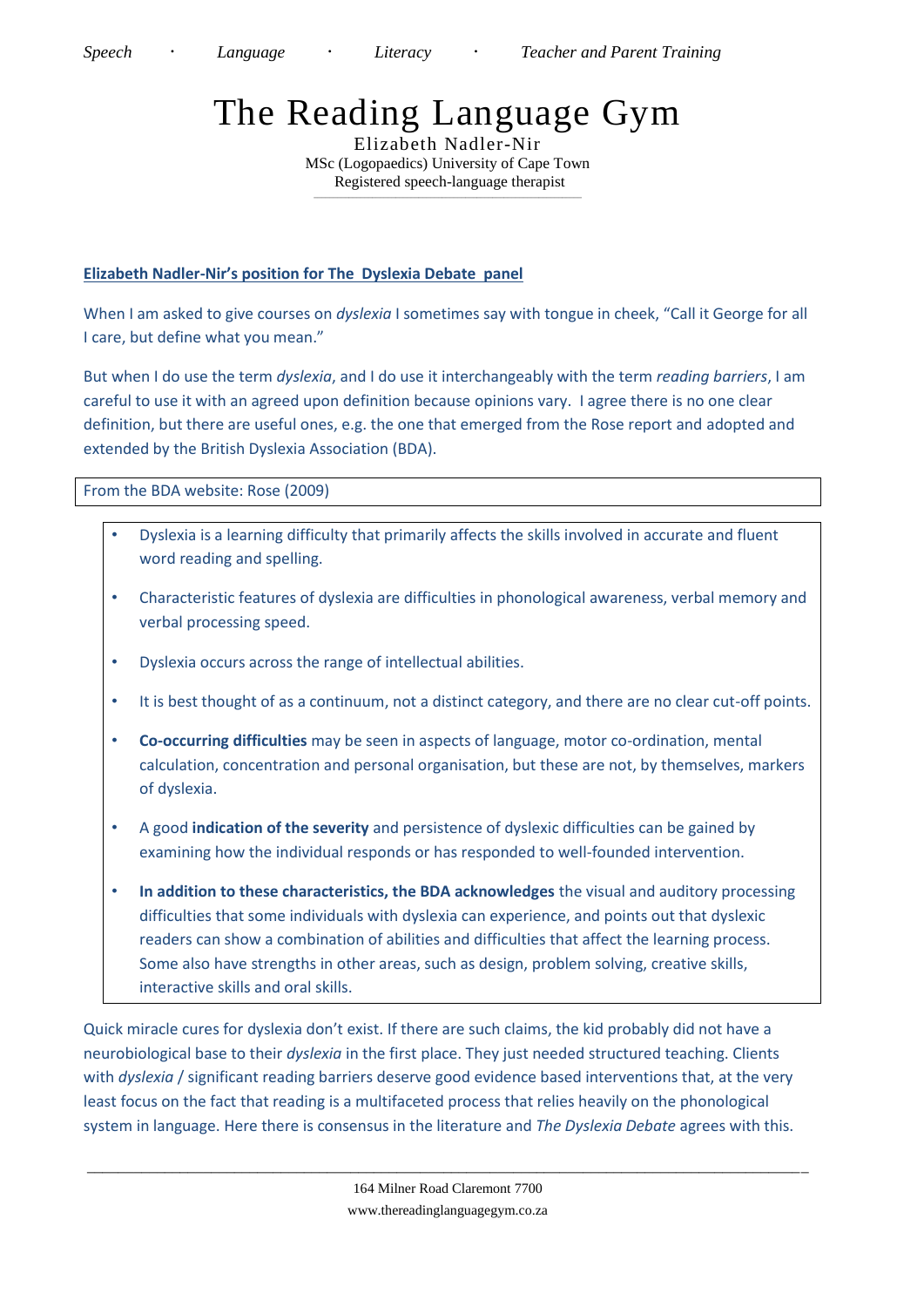My work focusses on subtyping dyslexia and oral and written language disorders and their co-existence with other cognitive issues such as working memory, attention deficit, visual stress etc. Personally, I prefer the term "reading barriers" to *dyslexia* or reading disabilities because the barriers can be noted and where possible, worked on.

I do not agree with Joe Elliot's view that the term *dyslexia* should be retired. I feel it should be reconceptualised first.

Marian wolf is in my view a "reconceptualiser." She explains that our brains are wired for language not for reading. Reading uses the existing language and other circuitry of the brain. Reading must be "bolted onto this" and explicitly taught and by so doing reading re-wires the brain. So bad reading teaching, or the absence of reading teaching, or a language circuitry that has glitches in the brain; will lead to reading problems. If we call all of these things *dyslexia*, we are misguided and the stats for dyslexia become inflated.

For the masses of children who fall behind in reading, for a myriad of reasons, a Response to Intervention approach (RTI) is the most sensible. Give them some intervention and see how they improve. Assess the slow responders in more depth and intervene in more depth. As a speech language therapist, I come in at this later stage.

Intervention for children with severely atypical reading or "*dyslexia*" is very, very different from typical literacy instruction; and assessment that uses particular tests is essential. These children need early, intensive, target specific intervention and protection of their academic self-esteem and team work across disciplines due to co-morbidity. If a label of dyslexia helps this kid, I will use it until we reconceptualise.

I am very grateful to Elliot and Grigorenko for such a thorough review of the literature in their book *The Dyslexia Debate*. This is a great service to busy clinicians.

Elizabeth Nadler-Nir (MSc Speech-Language Therapist, www.thereadinglanguagegym.co.za)

27 February 2015, For The Dyslexia Debate panel at the IACESA 2015 conference, Cape Town, South Africa

## **References:**

- 1. Elliot and Grigorenko (2014). The Dyslexia Debate. Cambridge University Press
- 2. Wolf, Maryanne (2008). Proust and The Squid. ISBN-10: 0060933844
- 3. Margaret J. Snowling. (2009). Editorial: Virtual Issue. Changing concepts of dyslexia: nature, treatment and comorbidity. Journal of Child Psychology and Psychiatry.
- 4. Norton E and Wolf M *(*2012). Rapid Automatized Naming (RAN) and Reading Fluency: Implications for Understanding and Treatment of Reading. Annual Review of Psychology (63 427- 452)
- 5. William Tunmer and Keith Greaney (2009). Defining Dyslexia. Journal of Learning Disabilities
- 6. http://www.publications.parliament.uk/pa/cm200910/cmselect/cmsctech/44/4406.htm